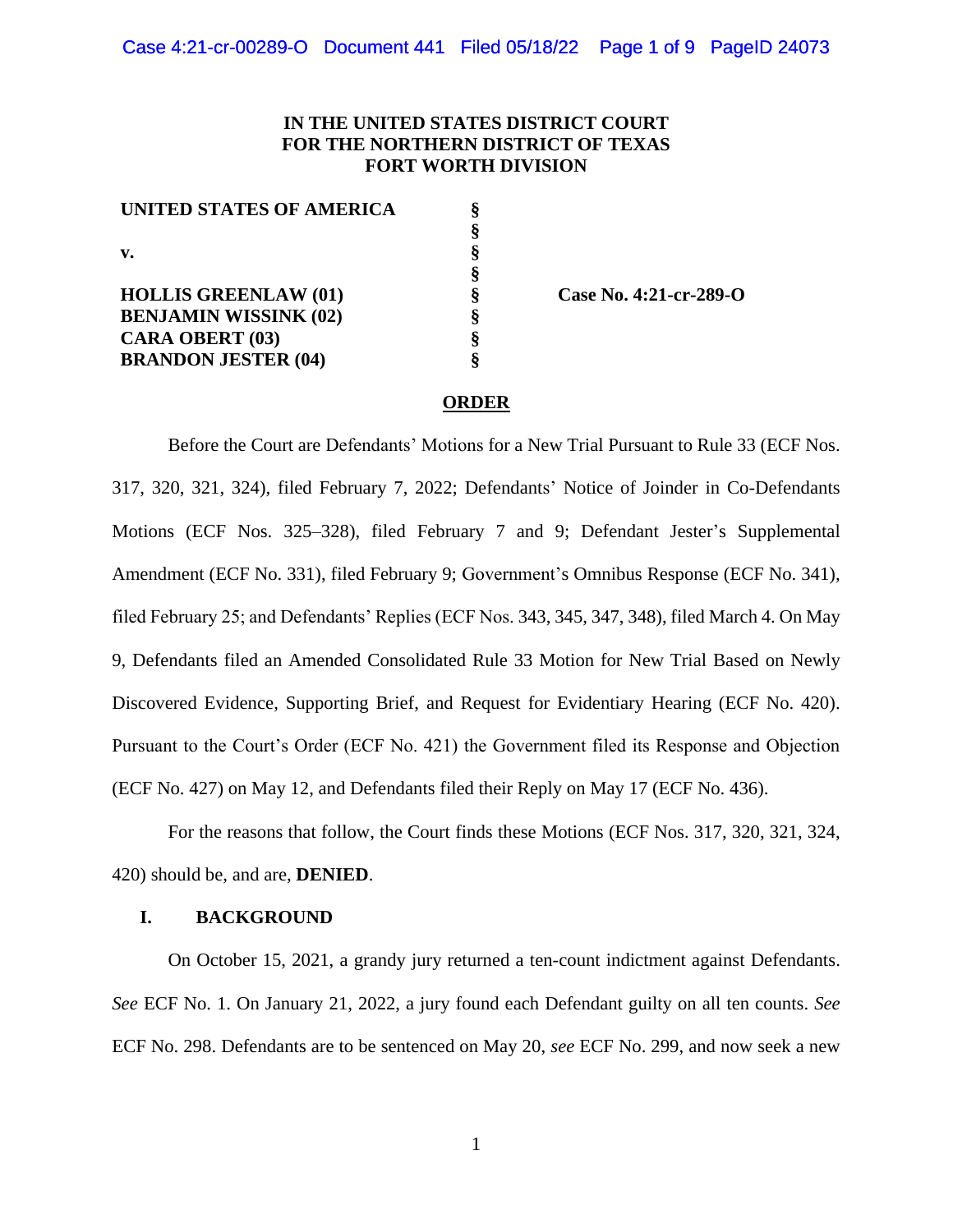#### Case 4:21-cr-00289-O Document 441 Filed 05/18/22 Page 2 of 9 PageID 24074

trial, alleging errors at both the pre-trial and trial stages. The issues are briefed and ripe for this Court's review.

## **II. LEGAL STANDARD**

"The grant of a new trial is necessarily an extreme measure, because it is not the role of the judge to sit as a thirteenth member of the jury." *United States v. O'Keefe*, 128 F.3d 885, 898 (5th Cir. 1997) (citation omitted). "The remedy of a new trial is rarely used; it is warranted only where there would be a miscarriage of justice or where the evidence preponderates heavily against the verdict." *Id.* (citation omitted).

Rule 33 permits the district court to vacate judgment and grant a new trial "if the interest of justice so requires." Fed. R. Crim. P. 33. "However, Rule 33 divides motions for new trial based on the interest of justice into two different subcategories: (1) motions based on newly discovered evidence; and (2) motions based on 'other grounds.'" *United States v. Wall*, 389 F.3d 457, 466 (5th Cir. 2004).

#### **III. ANALYSIS**

#### **a. Defendants' Motion to Dismiss for Failure to State an Offense**

First, Defendants reassert arguments made in their Motion to Dismiss for Failure to State an Offense (ECF No. 128). *See* Def. Obert's Mot. 15, ECF No. 317. The Court previously rejected these arguments when denying the Motion to Dismiss. *See* ECF No. 239. Defendants raise no new grounds for the Court to find the Indictment failed to allege a criminal claim. Thus, the Court finds Defendants have failed to satisfy Rule 33's requirements.

#### **b. Defendants' Motion to Dismiss for Prosecutorial Vindictiveness**

Next, Defendants reassert arguments made in their pretrial Motion to Dismiss for Vindictive Prosecution (ECF No. 126). *See* Def. Greenlaw's Mot. 13–15, ECF No. 321.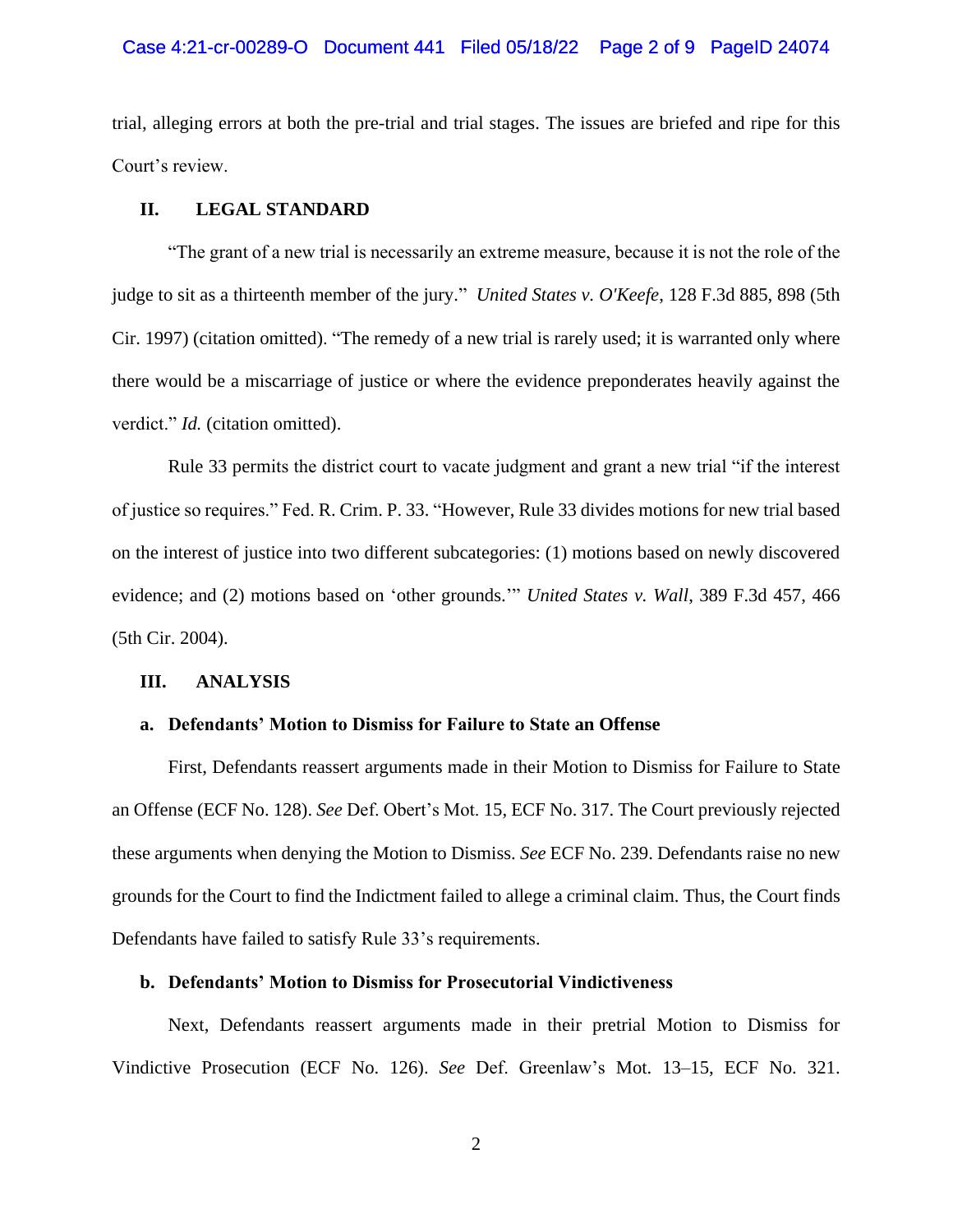#### Case 4:21-cr-00289-O Document 441 Filed 05/18/22 Page 3 of 9 PageID 24075

Defendants further argue the continued participation of the NDTX USAO after Defendants filed a Bivens suit and FTCA administrative action provide a reason for a new trial. *See* Def. Greenlaw's Mot. 15–17, ECF No. 321. And once again, the Defendants fail to articulate any reason, other than those previously rejected by the Court, that shows vindictive prosecution, or that the continued participation of NDTX USAO was improper. Therefore, for the reasons stated in the Court's previous Order (ECF No. 186), the Defendants have failed to articulate grounds for a new trial on this basis.

# **c. Motion to Dismiss for Violations of Defendants' Fourth, Fifth, and Sixth Amendment Rights**

Defendants reassert arguments made in their Motion to Dismiss for Fourth, Fifth, and Sixth Amendment Violations (ECF No. 129), arguing "the government blatantly and extensively violated their attorney client privilege." Def. Greenlaw's Mot. 17, ECF No. 321. The Court denied the Defendants' Motion to Dismiss (ECF No. 206), and Defendants fail to present any trialspecific, or new, arguments that would entitle them to a new trial. Therefore, for the same reasons discussed in the Court's previous Order, the Court finds no sufficient Rule 33 argument.

#### **d. Motion for a Franks Hearing and Suppression of Evidence**

Defendants again raise argument previously rejected by the Court, *see* ECF Nos. 24, 79, alleging the Court erred in denying their motions to suppress and for a Franks hearing. Def. Wissink's Mot. 15–17, ECF No. 320. Defendants fail to raise any new arguments, therefore, for the reasons previously stated, the Court finds they are not entitled to a new trial on these grounds.

## **e. Third Motion to Continue**

Defendants requested multiple continuances leading up to trial. *See* ECF Nos. 69, 82, 190. Two were joint (ECF Nos. 69, 82). The Court granted one in full (ECF No. 70) and granted the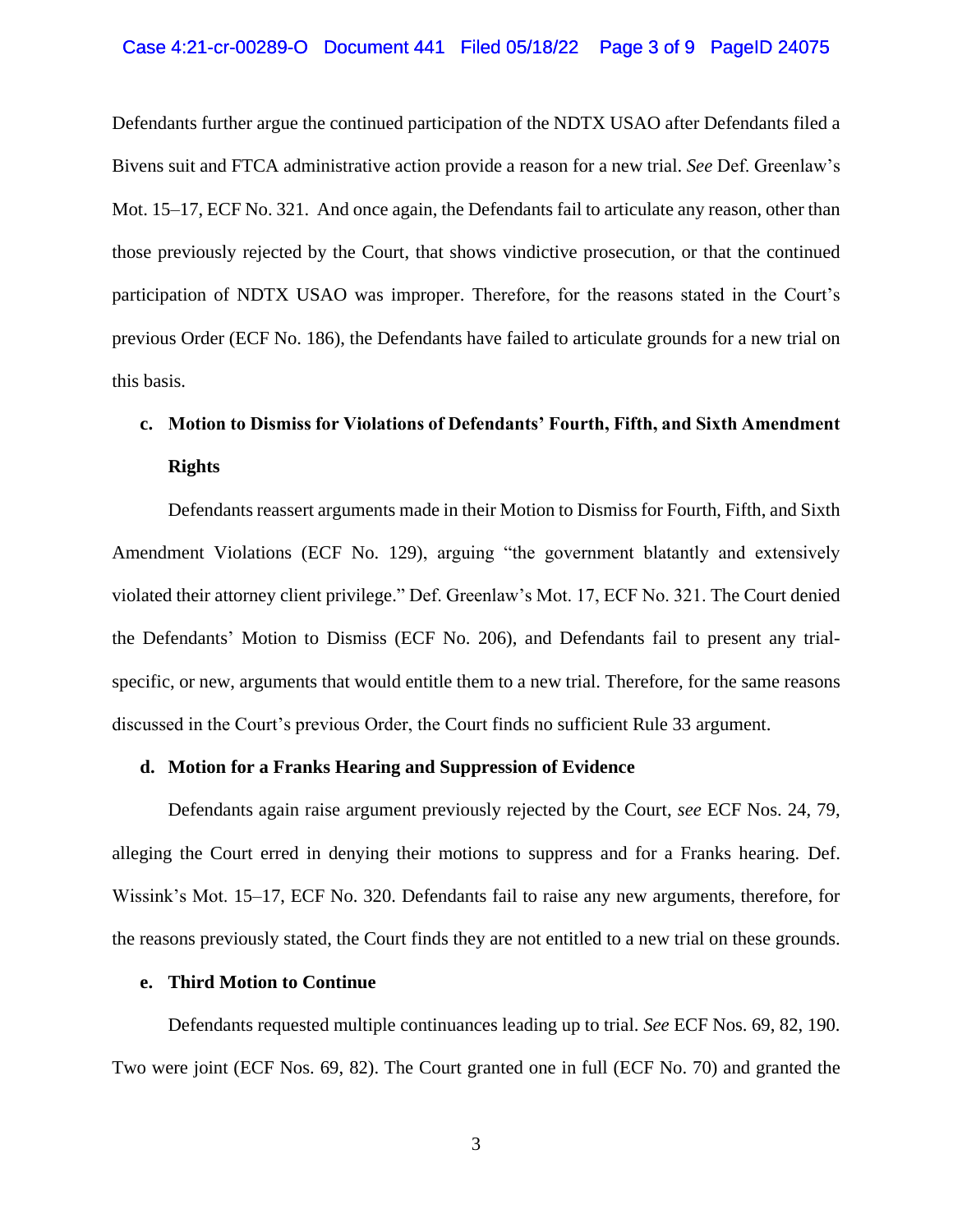#### Case 4:21-cr-00289-O Document 441 Filed 05/18/22 Page 4 of 9 PageID 24076

other in part (ECF No. 91). Defendants then filed a third, opposed, Motion to Continue (ECF No. 190), which the Court denied (ECF No. 199). Defendants now argue that had the Court granted their third requested continuance, they would have been better prepared for trial. *See* Def. Greenlaw's Mot. 2–5, ECF No. 321. For the reasons previously stated, *see* ECF No. 199, and because Defendants fail to articulate any specific, sufficient harm, the Court rejects this argument and denies Defendants' Motions on these grounds.

#### **f. Time Limits**

Prior to trial, the Court imposed 15-hour time limits on each side. *See* ECF No. 230. Defendants objected prior to trial (ECF No. 244) but did not raise this issue again during trial. Defendants now argue the Court abused its discretion by imposing these time limits. Def. Greenlaw's Mot. 5–6, ECF No. 321; Def. Jester's Mot. 25–28, ECF No. 324.

As stated by the Fifth Circuit, "[i]f anything, it seems that time limits in criminal cases will generally pose more of a challenge for the prosecution as it typically presents far more of the evidence given that it has the burden of proof." *United States v. Morrison*, 833 F.3d 491, 504 (5th Cir. 2016). Defendants have failed to show the time limits unreasonably limited their defense and constituted an abuse of this Court's broad discretion. This is particularly true because "defense counsel did not make an offer of proof sufficient to preserve the objection to the exclusion of [any specific] testimony." *Id.* at 505.

At no point during the trial did Defendants request more time. Rather, a reasonable interpretation of Defendants' actions leads the Court to believe Defendants attempted to use these time limits as a litigation strategy, taking advantage of the challenge to the prosecution raised by the Fifth Circuit in *Morrison*. In this case, as trial testimony was coming to an end, the Government asked if Defendants intended to testify. Defendant Greenlaw's counsel indicated Greenlaw would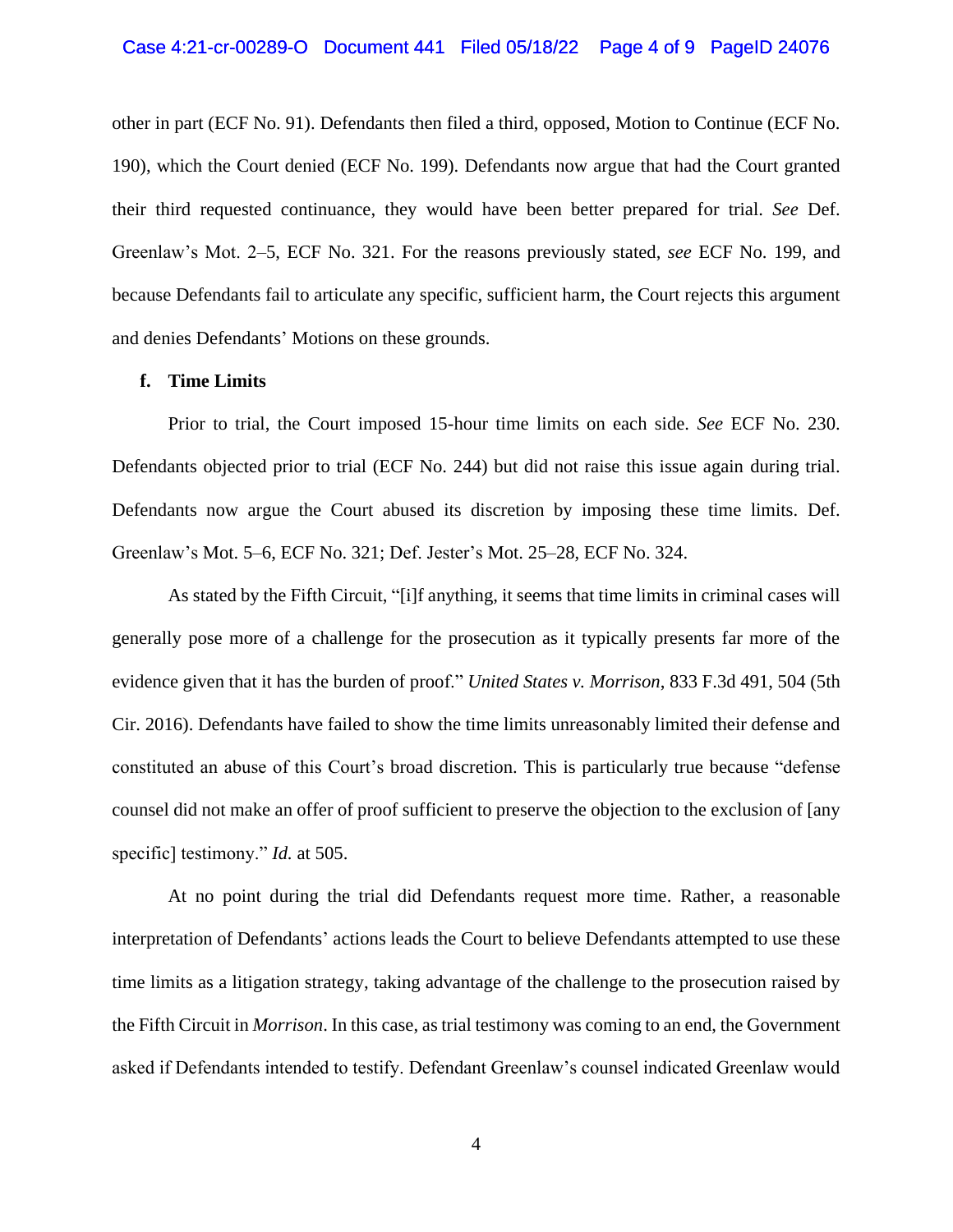#### Case 4:21-cr-00289-O Document 441 Filed 05/18/22 Page 5 of 9 PageID 24077

do so, but counsel for Defendants Obert, Wissink, and Jester remained silent. *See* Transcript 167– 68, ECF No. 307. But at the conclusion of Greenlaw's counsel's re-direct of Greenlaw, before the Court could ask whether codefendants' counsel wished to ask any questions on re-direct, Obert's counsel announced he was calling her as a witness. Thus, the Court made a reasonable inference that this was planned and not a spur-of-the-moment decision. *Id.* at 209–210. In the end, three of the four Defendants—Greenlaw, Obert, and Jester—chose to testify.

It appears Defendants planned on the Government not having enough time to cross examine the testifying Defendants. Indeed, during a sidebar conversation between counsel and the Court during the cross examination of Defendant Obert, Defendants asserted that their tracking of the time indicated that the Government's time had expired. The Government's calculation nearly matched the Court's, which indicated the Government had time remaining. The reasonable inference is that Defendants strategically made no request for additional time to ensure the Government received no additional time so as to limit the Government's opportunity to engage in full cross examination.

Therefore, the reasonable inference is that Defendants strategically (1) failed to disclose that two more Defendants would testify, and (2) believed the Government would not have time to adequately cross examine those Defendants who testified. Regardless, had a specific rationale, supporting additional time to fully examine a witness (by either side) been presented, the Court surely would have granted the request. But no such request, or even a specific hardship, was presented to the Court. Thus, the Court finds the Defendants have failed to show they are entitled to a new trial on these grounds.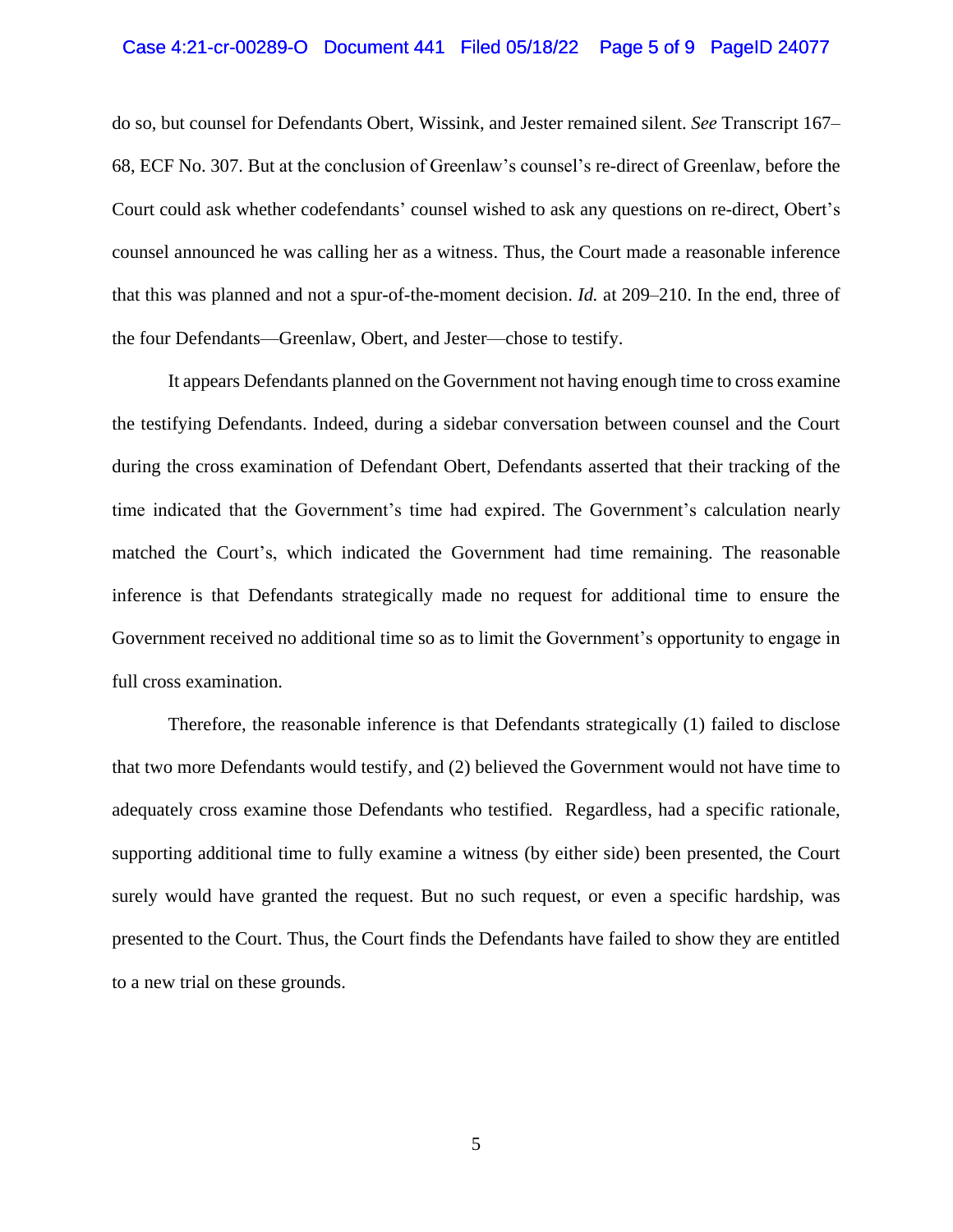#### **g. Constructive Amendment of Indictment**

Defendants argue the Government constructively amended the indictment. Def. Wissink's Mot. 8, ECF No. 320. The Court disagrees, the Government's arguments at trial were proper, and did not constructively amend the Indictment. Thus, the Motion is denied on these grounds.

#### **h. Excluding Evidence**

Next, the Defendants argue they are entitled to a new trial because the Court erroneously excluded evidence. Each specific exclusion is addressed below.

#### **1. Timothy McCormick**

The Defendants argue the Court erred in prohibiting Timothy McCormick to testify as an expert witness. Def. Jester's Mot. 22–23, ECF No. 324. Prior to trial, the Court found Defendants failed to provide sufficient disclosures, even after providing them an opportunity to cure the deficiencies, to allow McCormick to testify as an expert. ECF No. 233. The Court therefore limited McCormick's testimony to that of a lay witness, and Defendants presented his lay witness testimony. *Id*. Defendants have presented no trial-specific or new arguments warranting a new trial on this issue.

#### **2. Testimony Regarding K.B. and H.C.**

Defendants attempt to rehash arguments the Court rejected multiple times prior to, and during, trial. They argue that testimony regarding K.B. and H.C. should have been admissible, and without it, Defendants constitutional rights were violated. Def. Obert's Mot. 24–25, ECF No. 317. As stated previously, evidence relating to K.B. is irrelevant to the issues presented at trial and would have been extremely time consuming and confusing. ECF No. 137. Therefore, the Court finds the Defendants have failed to satisfy Rule 33's requirements.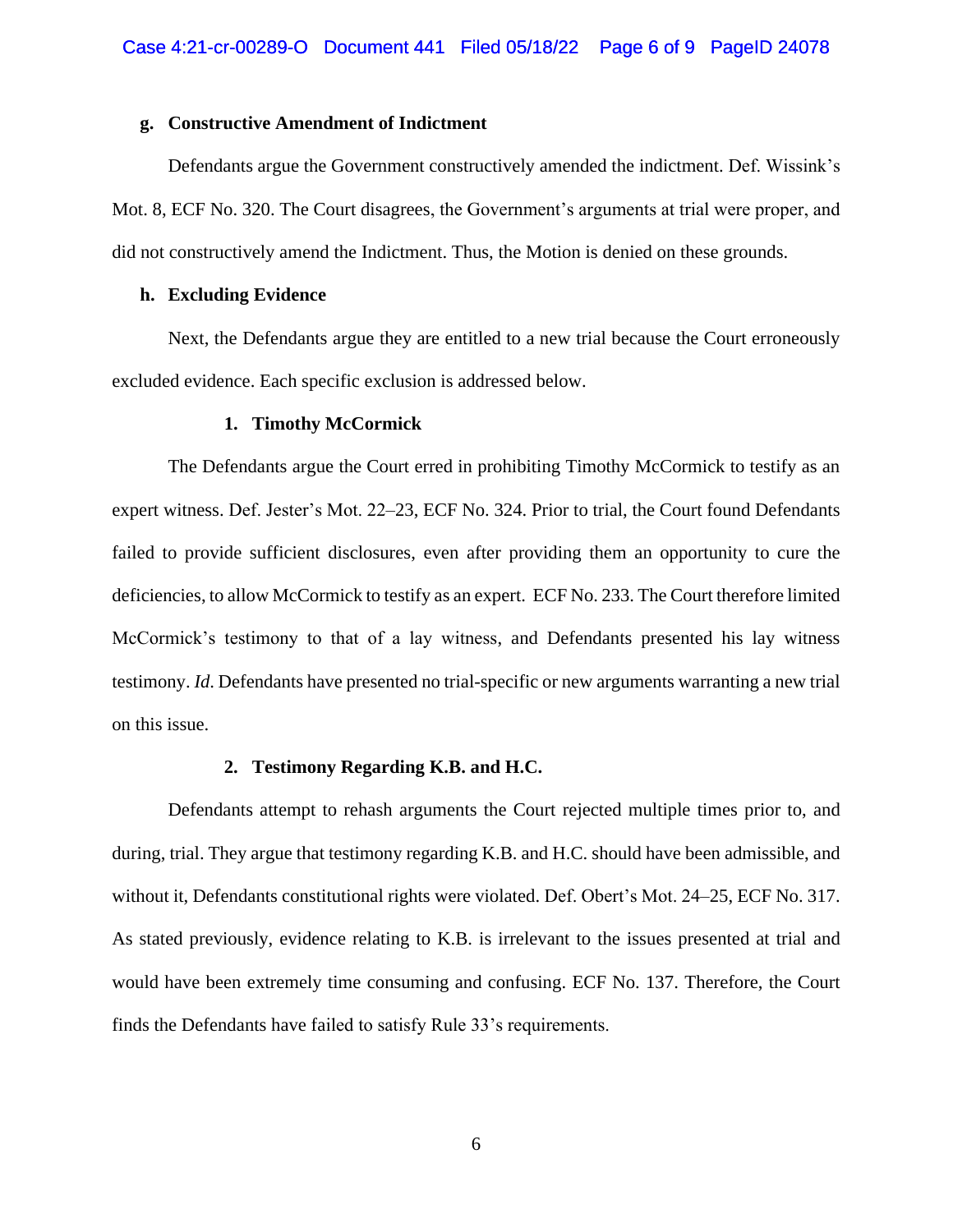#### **3. Rule 16 Violation and Defense Exhibits**

Finally, Defendants argue the Court erred in excluding several exhibits from trial because Defendants failed to timely disclose them to the Government. Def. Wissink's Mot. 17–20, ECF No. 320. For the reasons previously articulated at trial, the Court disagrees. Transcript 283–286, ECF No. 307. Therefore, the Motion is denied on these grounds.

## **i. Jury Instructions**

Defendants argue they are entitled to a new trial because the Court erred in its giving of jury instructions. Def. Obert's Mot. 2, 7, 9–12, ECF No. 317; Def. Greenlaw's Mot 12, ECF No. 321; Def. Wissink's Mot. 1, 15 ECF No. 320. The Court disagrees; the jury instructions were proper as the Court previously found when adopting the instructions. Therefore, the Defendants have failed to show they are entitled to a new trial on these grounds.

#### **j. Prosecutorial Misconduct**

Defendants assert that the Government committed prosecutorial misconduct throughout the trial. *See* Def. Obert's Mot. 17–25; Def. Wissink 820, ECF No. 324. The Court disagrees. Even if any misstatements were made, the Defendants have failed to show "the prosecutor's remarks cast serious doubt on the correctness of the jury's verdict." *United States v. Iredia,* 866 F.2d 114 (5th Cir.) (per curiam), *cert. denied,* 492 U.S. 921 (1989). Thus, Defendants' substantial rights were not affected, as required for a new trial. *United States v. Alaniz*, 726 F.3d 586, 615 (5th Cir. 2013). Therefore, Defendants have failed to show they are entitled to a new trial on these grounds.

#### **k. Jury Verdict**

The Defendants argue they are entitled to a new trial because the jury's verdict was against the weight of the evidence. Def. Greenlaw's Mot. 17, ECF No. 321; Def. Jester's Mot. 23, ECF No. 324. The Court disagrees. To grant a new trial on these grounds, "[t]he evidence must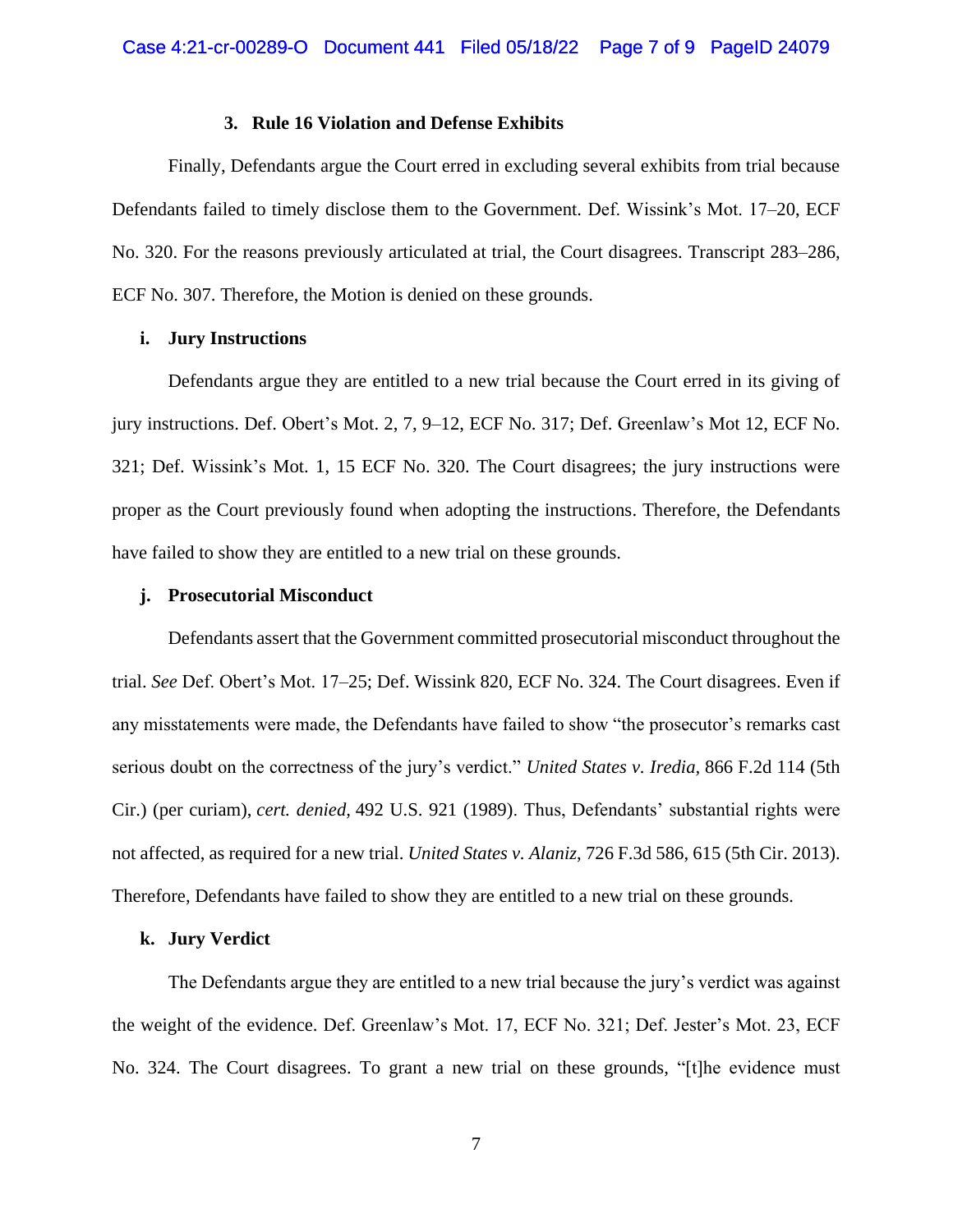#### Case 4:21-cr-00289-O Document 441 Filed 05/18/22 Page 8 of 9 PageID 24080

preponderate heavily against the verdict, such that it would be a miscarriage of justice to let the verdict stand." *United States v. Shoemaker*, 746 F.3d 614, 631 (5th Cir. 2014) (citation omitted). That is not the case here. There was a substantial amount of evidence at trial that would allow the jury to reach their verdict of guilty. Therefore, Defendants have failed to show they are entitled to a new trial on these grounds.

## **l. Brady Evidence**

In their latest motion for new trial based on newly discovered evidence, Defendants cite what they allege is Brady evidence that was not properly disclosed by the prosecution as grounds for a new trial. "Motions for new trial based on newly discovered evidence are disfavored and reviewed with great caution." *United States v. Wall*, 389 F.3d 457, 467 (5th Cir. 2004). The Defendants "bear a heavy burden." *United States v. Rodriguez*, 437 F.2d 940, 941 (5th Cir. 1971). "As a general rule, there are five prerequisites (typically referred to as the *Berry* rule) that must be met to justify a new trial on the ground of newly discovered evidence." *Wall*, 389 F.3d at 467. These five requirements are as follows:

(1) the evidence is newly discovered and was unknown to the defendant at the time of trial; (2) the failure to detect the evidence was not due to a lack of diligence by the defendant; (3) the evidence is not merely cumulative or impeaching; (4) the evidence is material; and (5) the evidence if introduced at a new trial would probably produce an acquittal.

*Id.* "If the defendant fails to demonstrate any one of these factors, the motion for new trial should be denied." *Id.* The Court finds Defendants fall short on many factors. Specifically, the Court finds the evidence was made available to the Defendants prior to trial and any lack of knowledge of the contents is likely due to Defendants' lack of diligence. Additionally, the Defendants fail to show the evidence was material or likely to produce an acquittal.